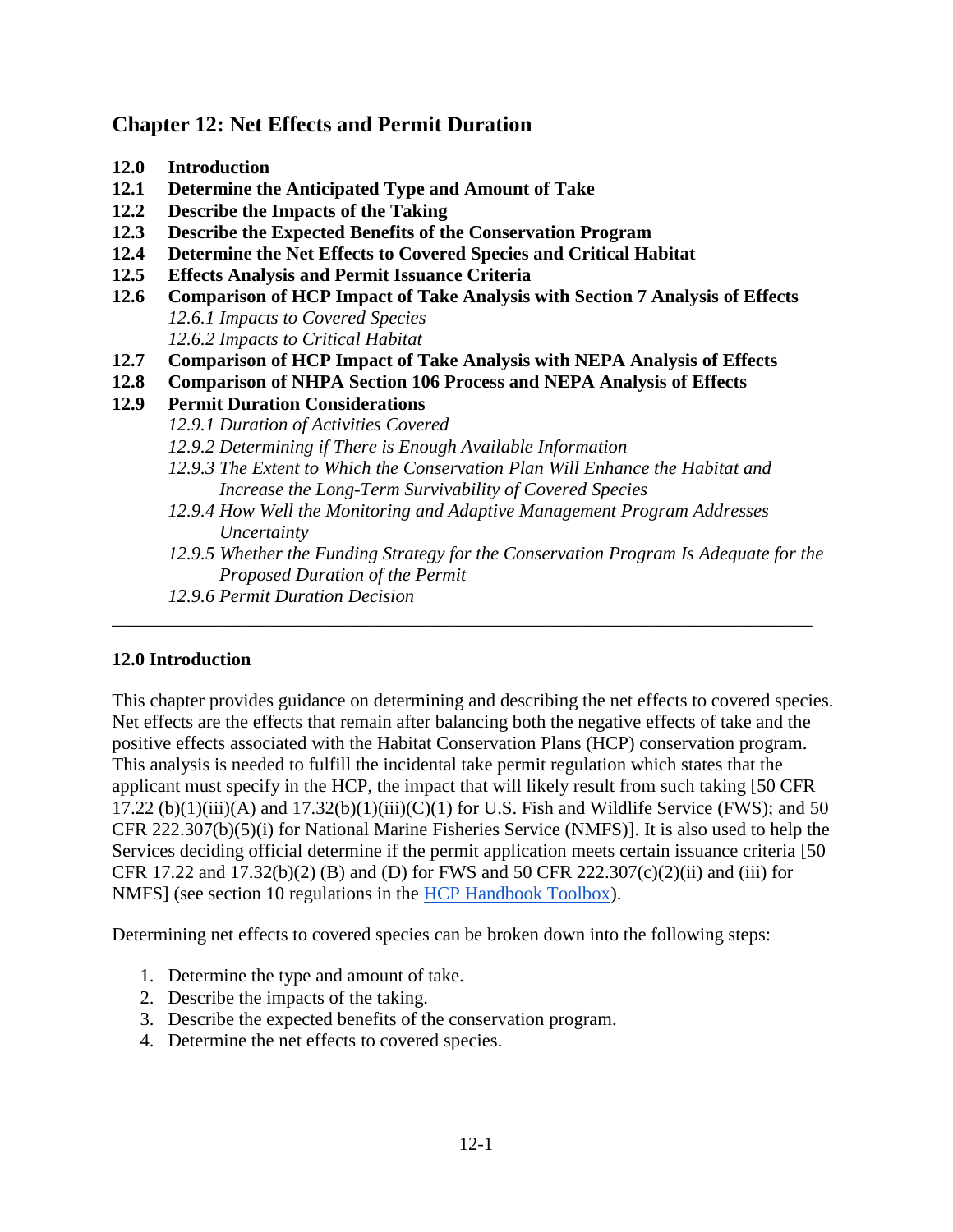The Services will review the quality of and certainty associated with applicants' analysis of net effects to covered species, including:

- quality of the information used to support the effects analysis;
- transparency and repeatability of calculations associated with take and effects;
- whether the effects analysis used common accounting measures related to species reproduction, numbers, and distribution;
- whether the net effects support recovery of the species in the wild;
- strength of logical arguments used to reach conclusions; and
- high and equivalent standards.

In this chapter we also briefly compare and contrast the HCP effects analysis with that of the section 7 intra-Service consultation processes as well as the National Environmental Policy Act (NEPA) [\(see the](https://www.fws.gov/endangered/what-we-do/hcp-handbook-toolbox.html#Ch12) [HCP Handbook Toolbox\)](https://www.fws.gov/endangered/what-we-do/hcp-handbook-toolbox.html) and National Historic Preservation Act (NHPA) [\(see](https://www.fws.gov/endangered/what-we-do/hcp-handbook-toolbox.html#Ch12)  [the](https://www.fws.gov/endangered/what-we-do/hcp-handbook-toolbox.html#Ch12) [HCP Handbook Toolbox\)](https://www.fws.gov/endangered/what-we-do/hcp-handbook-toolbox.html#Ch12) effects analysis.

The last part of this chapter addresses permit duration considerations. While permit duration discussions usually start early in the planning process, we waited until this part of the Handbook to discuss it because determining the appropriate permit duration is intertwined with the effects analysis.

### **12.1 Determine the Type and Amount of Take**

The types and amount of take are initially determined (see Chapter 8) to help make better informed decisions during the development of the HCPs conservation program (see Chapter 9). Like many other aspects of the HCP planning process, determining the extent of take and development of the conservation program are a dynamic and iterative process. As the conservation program is developed, the applicant and the Services may find more ways to reduce take. Once the take has been minimized, the applicant can determine the final type and amount of anticipated take. This is the amount of take that they anticipate will occur from covered activities over the life of the permit after accounting for the minimization measures that they commit to implement. Keep in mind that the conservation program, while intended to be beneficial overall, may also have some take associated with it, such as harassment of individuals or temporary habitat degradation during restoration activities that rises to the level of harm. Take from implementation of conservation actions must be added to the total amount of take associated with the project.

For each covered species the description of anticipated take must include:

- both direct take and indirect take, e.g., bats being killed by a wind turbine blade; bat pups dying due to the loss of a parent bat;
- the type of take (e.g., injury, mortality, harm, harassment);
- the amount of take (e.g., number of individuals) or if this cannot be determined then another appropriate take surrogate such as acres of habitat or stream miles;
- the age and sex of individuals taken, if known;
- the specific causes or components of covered activities associated with take; and
- the duration of the take.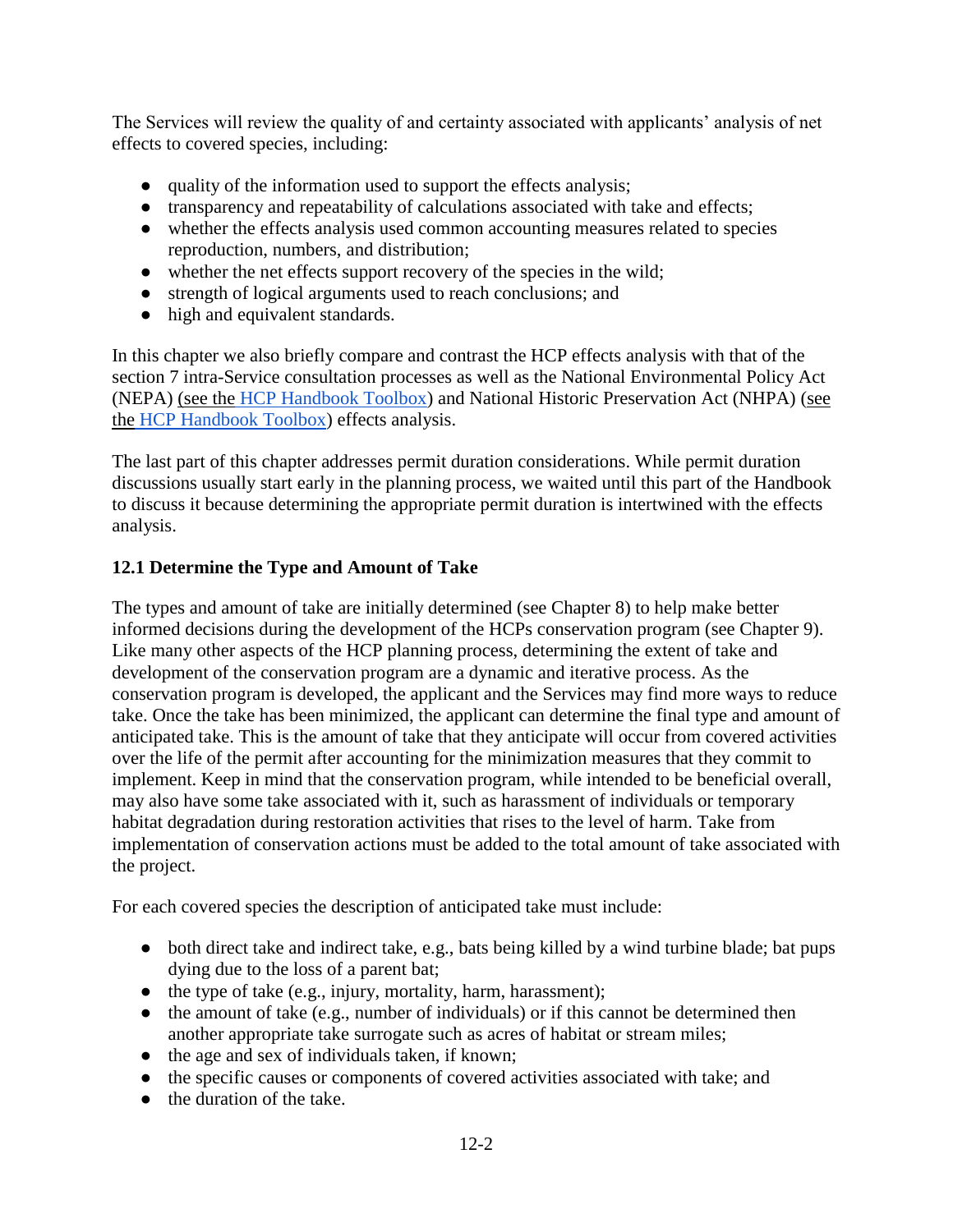#### **12.2 Describe the Impacts of the Taking**

Once the types and amounts of anticipated take of individuals has been determined, the Services and the applicant can analyze the impact of the taking on the covered species. As described in more detail in Chapter 8, the impacts of the taking should be described in the HCP relative to a species reproduction, numbers, and distribution, which are usually interdependent e.g., reducing a species reproduction will reduce its population size; reducing a species population size will reduce its reproduction, particularly if those reductions decrease the number of breeding females or the number of young that recruit into the breeding population; and reductions in a species reproduction and population size normally precede reductions in a species distribution.

**Helpful Hint***:* **Analyze the impact of the taking in a stepwise fashion e.g., impacts to individuals, local population, recovery unit, and finally on the species as a whole. Be sure the applicant understands that the impacts of the take analysis must consider both current and probable future conditions and trends that span the entire duration of the requested take.** 

### **12.3 Describe the Expected Benefits of the Mitigation Program**

In the HCP, the description of benefits to the species is an accounting of the expected results of the conservation program. To determine the benefits of the mitigation program it may be necessary to start by considering the benefits to individuals, then to the local population, and finally to the species as a whole. This is the same approach we use to determine the impacts of the taking on the listed entity.

Benefits associated with conservation measures that avoid or minimize take should already have been accounted for by reducing the amount of anticipated take. It is important not to double count them when describing the benefits of the mitigation program designed to offset impacts of that remaining take.

You should also consider the timing of mitigation when assessing benefits. Mitigation that occurs prior to the taking is typically more desirable than mitigation that just keeps pace with it. As you do when assessing negative impacts, the benefits of the conservation program should be placed in the context of current and anticipated future conditions and trends over the duration of the permit.

Accounting for benefits should also be relevant to species reproduction, numbers, and distribution because these factors are associated with recovery of the species in the wild. Following are a few examples of accounting benefits related to species reproduction, numbers, and distribution.

*Examples of benefits related to reproduction include*: Increase in acres of suitable breeding habitat or numbers of breeding territories; increase in numbers of offspring or survival rates; reduction of threats to breeding areas.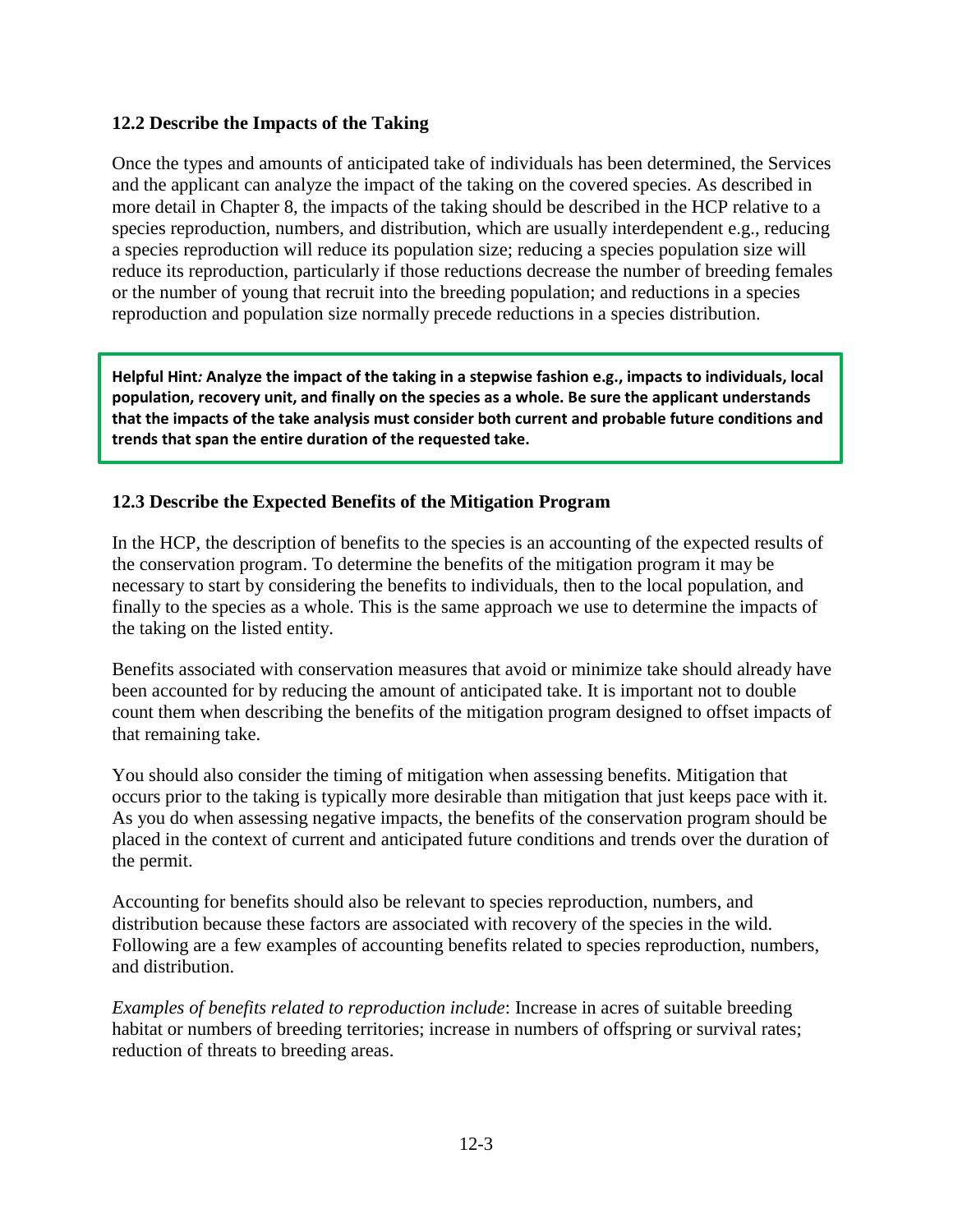*Examples of benefits related to species numbers include***:** Increase in number of individuals or breeding pairs in a population; improved sex ratios, age distribution, or other demographics.

### *Examples of benefits related to population or species distribution include:*

Percent reduction in habitat fragmentation; enhancement of species numbers at the edges of their distribution to allow for future range expansion, providing for stepping stone habitat and populations that can interbreed; expanding a species range back into areas from which they were extirpated, or into new areas that provide suitable conditions; achievement of recovery plan distribution goals.

## **12.4 Determine the Net Effect to Covered Species and Critical Habitat**

The net effects are an accounting of the impact of take in comparison to the benefits of the HCPs conservation program. This gives you the expected end or net result of implementation of the HCP.

negative impact of the taking  $+$  benefits of the conservation program  $=$  net effect of HCP

The applicant must include this accounting for each covered species in the HCP. The analysis must be transparent, reasonable, and repeatable, and use common accounting measures. Net effects should also account for any expected changes in structure or function of critical habitats.

If the accounting used to describe negative effects to a covered species is different than that used to describe the benefits, you resolve this by establishing a common accounting system, which makes it possible to compare "apples with apples." Habitat equivalency analysis (HEA) and resource equivalency analysis (REA) (see the [HCP Handbook Toolbox\)](https://www.fws.gov/endangered/what-we-do/hcp-handbook-toolbox.html#Ch12) are examples of tools that applicants may use to assist with common accounting.

The analysis of net effects must also account for the requested duration of the permit. Anticipated positive and negative effects must be considered for the entire permit duration to determine net effects. Predicting species populations or survival needs into the future is very difficult and usually leads to greater uncertainty regarding effects associated with permits of long duration or for covered species of greatest concern. The conservation program, particularly the monitoring and adaptive management, should be especially robust in these situations.

## **12.5 Effects Analysis and Permit Issuance Criteria**

Two of the most important and difficult decisions the Services must make are determining to what extent the proposed minimization and mitigation offsets the impacts of the take, and whether or not it is the maximum that can be practically implemented by the applicant. Fundamental to making these decisions is a thorough understanding of how the taking impacts the species reproduction, numbers, and distribution, and the point at which, if any, minimization and mitigation become impracticable from biological, economic, or technological perspectives. Our reasoning and conclusions are documented in the section 10 findings and recommendations memorandum. Two of the issuance criteria: (B) and (D) found at 50 CFR 17.22(b)(2)(i) and 50 CFR  $17.32(b)(2)(i)$  for FWS; and (ii) and (iii) found at 50 CFR  $222.307(c)(2)$  for NMFS), are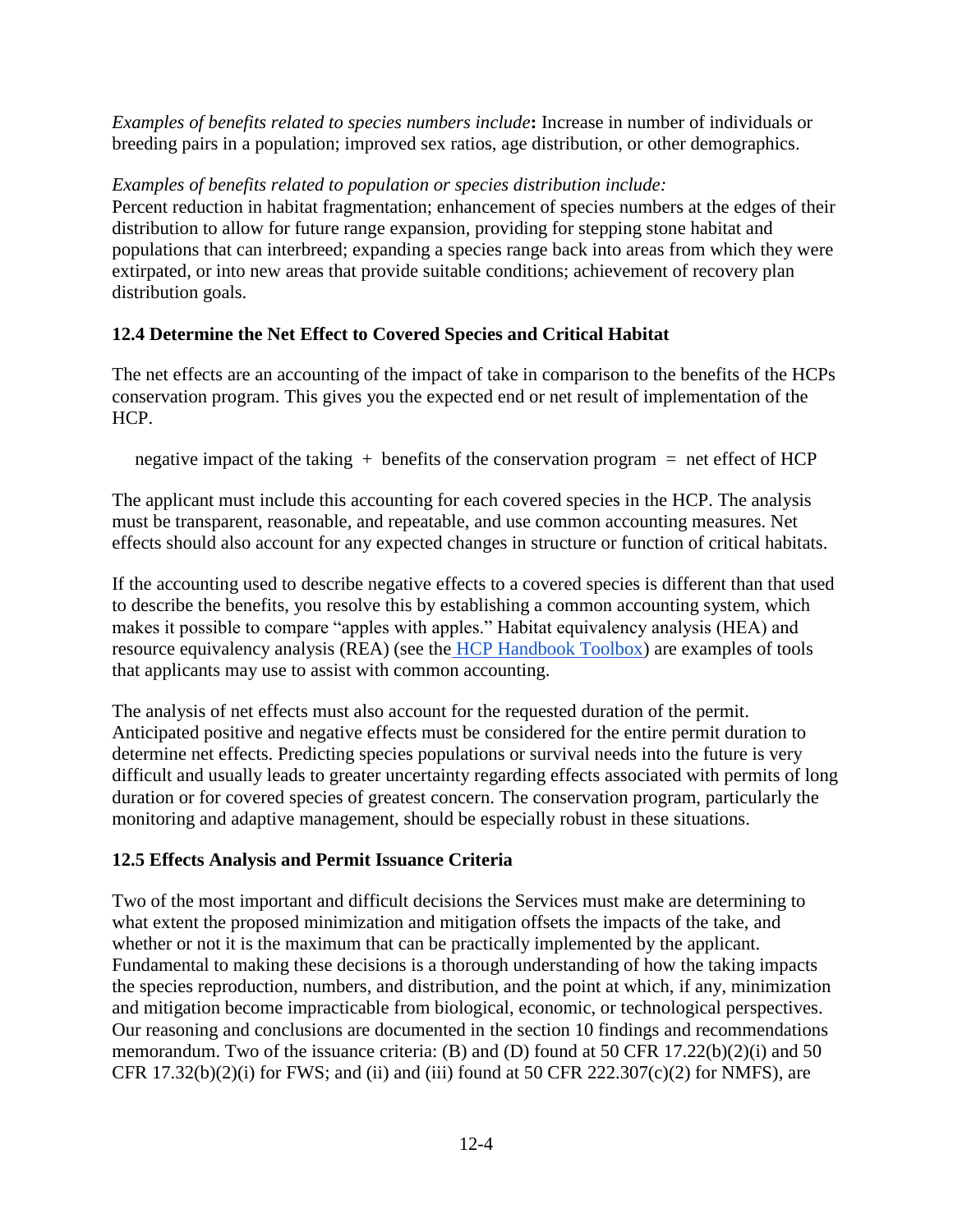closely tied to the impact of the taking and net effects analysis in the HCP, and the jeopardy analysis in the section 7 biological opinion.

*"(B) The applicant will, to the maximum extent practicable, minimize and mitigate the impacts of such taking" (FWS); "(ii) The applicant will, to the maximum extent practicable, monitor, minimize, and mitigate the impacts of such taking" (NMFS).* 

As discussed in Chapter 9, maximum extent practicable (MEP) is the statutory standard in section 10 of the ESA that establishes the level of minimization and mitigation that a permit holder must achieve to receive an ITP from the Services. For the Services, minimize and mitigate are part of a single finding when determining MEP. In practice however, sequential approaches are usually applied, where impacts are first avoided, then minimized, and finally mitigated. Though not necessarily required by the ESA, sequential approaches are required by a number of federal laws, regulations, agency directives, and policies, and thereby an important consideration for applicants seeking efficiencies through concurrent and integrated environmental review/permitting processes. For example, U.S. Army Corps of Engineers and Environmental Protection Agency regulations for mitigation under Section 404 of the Clean Water Act (see 40 CFR part 230) [\(see the](https://www.fws.gov/endangered/what-we-do/hcp-handbook-toolbox.html#Ch12) [HCP Handbook Toolbox\)](https://www.fws.gov/endangered/what-we-do/hcp-handbook-toolbox.html#Ch12) provides that "compensatory mitigation is not considered until after all appropriate and practicable steps have been taken to first avoid and then minimize adverse impacts." Further, when carrying out the procedural responsibilities under the NEPA, federal agencies must apply the mitigation meanings and consider the hierarchal approach in the CEQ regulations (40 CFR 1508.20).

In light of these sequential approaches, the Services responsibility is to ensure that all practicable measures to avoid and minimize adverse effects to covered species and their habitats are considered, in that sequence, before mitigation. Notwithstanding, there may be some limited circumstances where mitigating for species impacts may take precedence before avoidance or minimization. In such circumstances, mitigating for impacts may be more practicable, and better serve the conservation needs of the species. These may include, but are not limited to:

- when a species occurs at a location not critical to achieving the conservation objectives for that species,
- when offsetting species impacts would be much more effective off-site, or
- when the affected site will be difficult to maintain based on projected land use changes (e.g., the site is likely to be isolated from the population in the near future) or climate change impacts (e.g., the site is likely to be unsuitable for the species in the near future).

In other circumstances, minimization may be the only practicable way to address the impacts of take. These may include, but are not limited to:

- when the take is associated with a critically endangered species,
- when the impacts of take are highly controversial, or unknown, or
- when practicable ways to mitigate the impacts of take simply do not exist.

Conservation of species and habitats within ecologically functioning landscapes is essential to sustaining populations over the long-term, especially in the face of new diseases, invasive species, habitat loss, and other threats. Minimization and mitigation decisions must be informed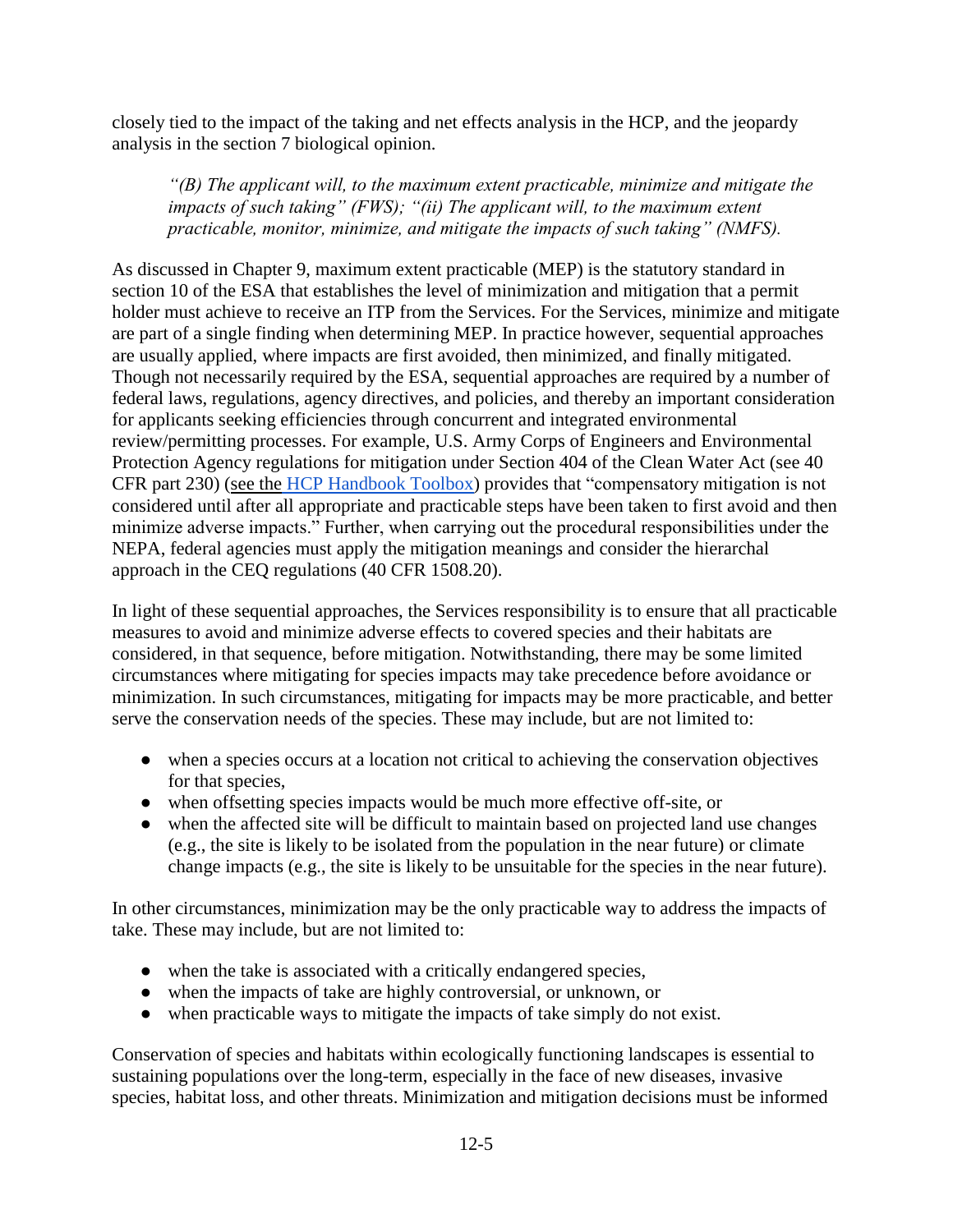by knowledge and assumptions about factors influencing the ability of landscapes to not only sustain covered species and produce conservation outcomes necessary to offset the impacts of take, but also sustain ecological conditions necessary for the minimization and mitigation to succeed. Factors to consider include, but are not limited to, the spatial and temporal extent of the minimization and mitigation, and how it addresses ecological conditions, trends, and conservation objectives at the landscape scale.

*(D) (FWS) or (iii) (NMFs) "The taking will not appreciably reduce the likelihood of the survival and recovery of the species in the wild."* 

As discussed in more detail below and in Chapter 15, the Services finding for this permit issuance criterion is a summary of the biological and conference opinion conclusions regarding jeopardy or destruction/adverse modification of critical habitat. The impact of the take and net effects analysis in the HCP, and the section 7 analysis in the biological opinion, are important parts of the administrative record for the permit decision. How well these analyses support the findings regarding this issuance criterion is dependent on the quality of the analysis. To avoid any surprises regarding these findings, we should include section 7 personnel early in the HCP development process so that issues can be addressed as early as possible.

## **12.6 Comparison of HCP Impact of the Take Analysis with Section 7 Analysis of Effects.**

### *12.6.1 Impacts to Covered Species*

In accordance with the requirements of section  $10(a)(2)(A)$  of the Endangered Species Act (ESA) (see the [HCP Handbook Toolbox\)](https://www.fws.gov/endangered/what-we-do/hcp-handbook-toolbox.html#Ch12), the applicant must specify in the HCP the impacts that will likely result from the take of a covered species, and what steps they will take to minimize and mitigate the impacts of the taking. Our section 7 analysis determines if the impacts of take, when combined with other past, present, and future impacts, are likely to jeopardize the continued existence of the covered species in the wild (also known as a "jeopardy determination") or result in the destruction or adverse modification of critical habitat. Under the ESA, jeopardy occurs when an action is reasonably expected, directly or indirectly, to diminish a species' numbers, reproduction, or distribution so that the likelihood of survival and recovery in the wild is appreciably reduced. Note, the Services section 7 analysis must analyze the effects of the proposed permit on all listed species and designated critical habitat that are reasonably certain to be impacted by the covered activities, whether included in the HCP or not. If we conclude that the incidental take permit would result in jeopardy or destruction/adverse modification of critical habitat, we cannot issue the permit.

**Helpful Hint: When the impact of take and section 7 analysis are done simultaneously, the effects analysis can be completed in an efficient manner. However, achieving this efficiency requires considerable coordination and trust between the applicant and Service staff.** 

### *12.6.2 Impacts to Critical Habitat*

The term "critical habitat" for a threatened or endangered species means: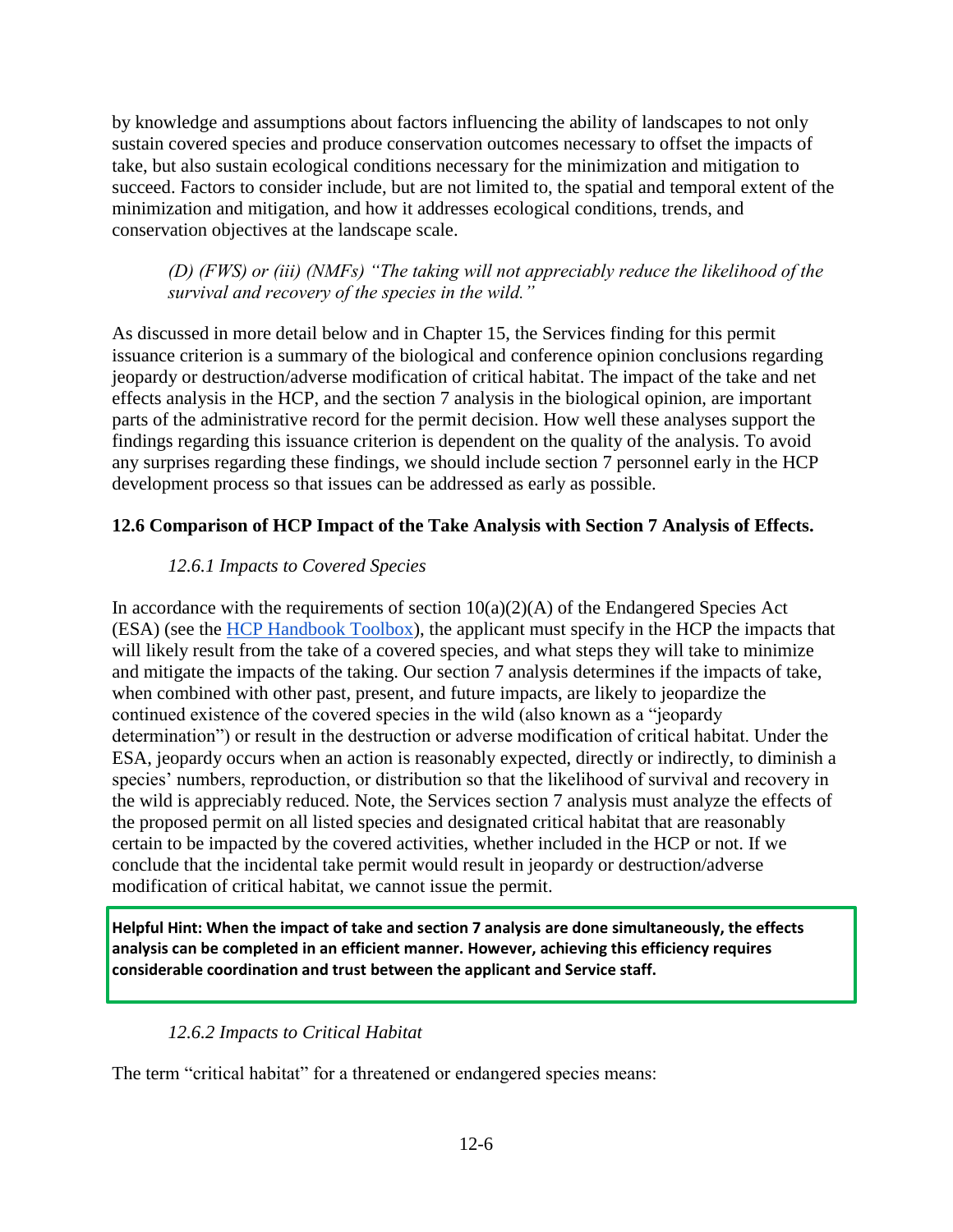*(i) the specific areas within the geographical area occupied by the species, at the time it is listed in accordance with the provisions of section 4 of this Act, on which are found those physical or biological features (I) essential to the conservation of the species and (II) which may require special management considerations or protection; and (ii) specific areas outside the geographical area occupied by the species at the time it is listed in accordance with the provisions of section 4 of this Act, upon a determination by the Secretary that such areas are essential for the conservation of the species (ESA §3 (5)(A)).*

Under section 7 of the ESA, Federal agencies must ensure that their activities, including activities that involve a Federal authorization or permit such as an incidental take permit, are not likely to destroy or adversely modify critical habitat. To make this determination in cases where a formal consultation is required, our biologists evaluate the impacts that are likely to be caused by the proposed action to the physical and biological features or the intended recovery support function of the affected critical habitat. For multi-year HCPs, this analysis includes the extent to which there is rigorous monitoring to detect adverse effects to habitat and specific adaptive management measures to respond to those effects, particularly where the effectiveness of the conservation measures are uncertain.

Starting the section 7 intra-Service consultation early in the HCP planning process and continuing it concurrently with HCP development helps applicants to avoid or minimize negative effects to critical habitat through project design or other measures. The applicant can then avoid a finding of destruction or adverse modification, which would prevent us from issuing an incidental take permit.

### **12.7 Comparison of HCP Impact of the Take Analysis with NEPA Analysis of Effects.**

In the HCP, the applicant is responsible for addressing impacts associated with taking a covered species (e.g., impacts on reproduction, numbers, and distribution) that could result from the proposed issuance of the permit and implementation of the HCP (section 8.3). For example, for the federally endangered Indiana bat, the most significant impact of take pertains to the lost reproductive contribution of individual bats taken (e.g., females killed), that is, the reproductive contribution female bats would have made to the species reproduction, numbers, and distribution had they not been taken. Our analysis of effects in a NEPA compliance document addresses impacts associated with taking a covered species and impacts to other aspects of the human environment (40 CFR 1508.14) that could result from the proposed issuance of the permit and implementation of the HCP (e.g., effects caused by the conservation measures on all aspects of the human environment). Under the NEPA, we also consider effects associated with alternatives to the proposed action (40 CFR 1505.1(e)), including effects associated with not issuing a permit (e.g., the "no action or status quo" alternative)(40 CFR 1502.14(d)). For example, a wind energy facility currently avoids take of Indiana bats by curtailing their wind turbines at low wind speeds (e.g., "status quo"), which also minimizes impacts to non-listed migratory tree bats. Issuing the wind energy facility a permit to take Indiana bats when operating their wind turbines at low wind speeds (e.g., proposed action) could significantly impact non-listed migratory tree bats, which are part of the human environment.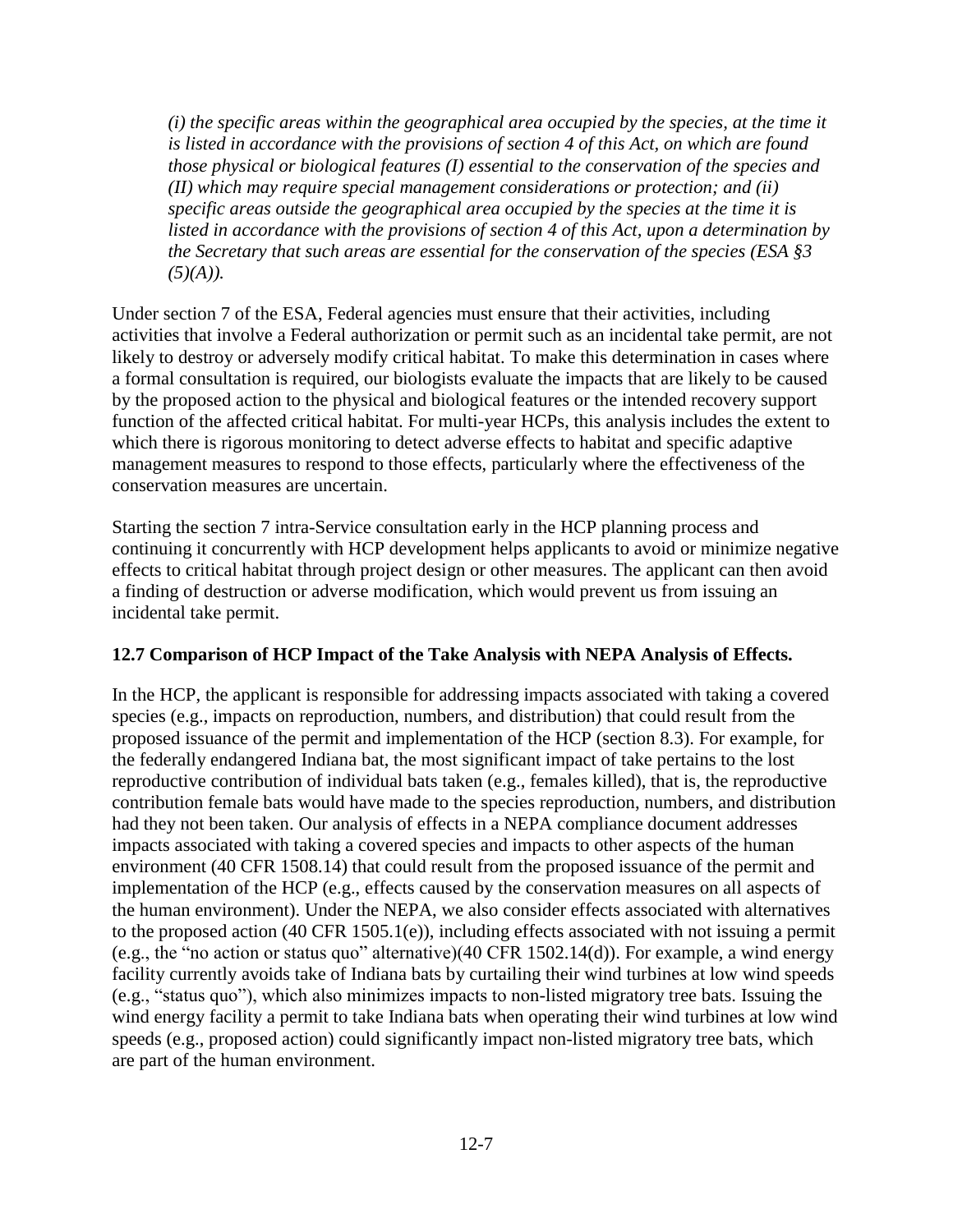### **12.8 Comparison of NHPA Section 106 Process and NEPA Analysis of Effects.**

The Services' responsibilities under section 106 of NHPA and associated implementing regulations (36 CFR 800) are to identify historic properties that may be affected and to take into account the effect of issuance of an incidental take permit and implementing the HCP conservation program on these properties (e.g., the federal "undertaking"). The appropriate time to consider effects to historic properties is early in the HCP planning process when it may be possible to reduce or eliminate negative effects by modifying activities. The Services are also responsible for providing all consulting parties the documentation specified in 36 CFR 800.11(e), subject to the confidentiality provisions of 36 CFR 800.11(c), and other documentation that may be developed during the consultation to resolve adverse effects. Consulting parties include those with a demonstrated interest in the project.

There is overlap, but there are also differences, in the implementing regulations for section 106 of the NHPA (36 CFR 800) and the NEPA (40 CFR 1500-1508; 43 CFR 43) with regard to conducting an effects analysis. Section 6 of the NHPA addresses potential effects to historic properties associated with the federal undertaking  $(36 \text{ CFR } 800.16(y))$ , while the NEPA considers a broader category of resources that includes historic properties and other aspects of the human environment (40 CFR 1508.14). More information on analysis process and standards under each of these laws can be found in Chapter 13 (NEPA), Appendix A, and the HCP [Handbook Toolbox.](https://www.fws.gov/endangered/what-we-do/hcp-handbook-toolbox.html)

## **12.9 Permit Duration Considerations**

The regulations for incidental take permits tell us to set the duration of permits for a period long enough so that the permittee has adequate assurances to commit funding for the HCP, including conservation activities and land use restrictions. In determining the duration of a permit, the Services' decision makers consider:

- the duration of the planned covered activities;
- whether available information is sufficient to develop a conservation program and determine effects to covered species over the proposed permit duration;
- how much certainty there is that the conservation plan will enhance the habitat and increase the long-term survivability of covered species [see 50 CFR 17.22 and 17.32(b)(4) for FWS; and 50 CFR 222.307(e) for NMFS];
- how well the monitoring and adaptive management program addresses risk and uncertainty; and
- whether the funding strategy for the conservation program is sufficient for the proposed duration of the permit.

## *12.9.1 Duration of Activities Covered*

Applicants usually request a permit duration that spans the entire length of their planned activities. Planned activities may not take very long, such as construction of one commercial building; take a moderate amount of time, such as construction and operation of a wind farm during its expected 20-year lifespan; take place over a long duration, such as forest management; or take place into perpetuity, such as county regulated activities or human occupation of new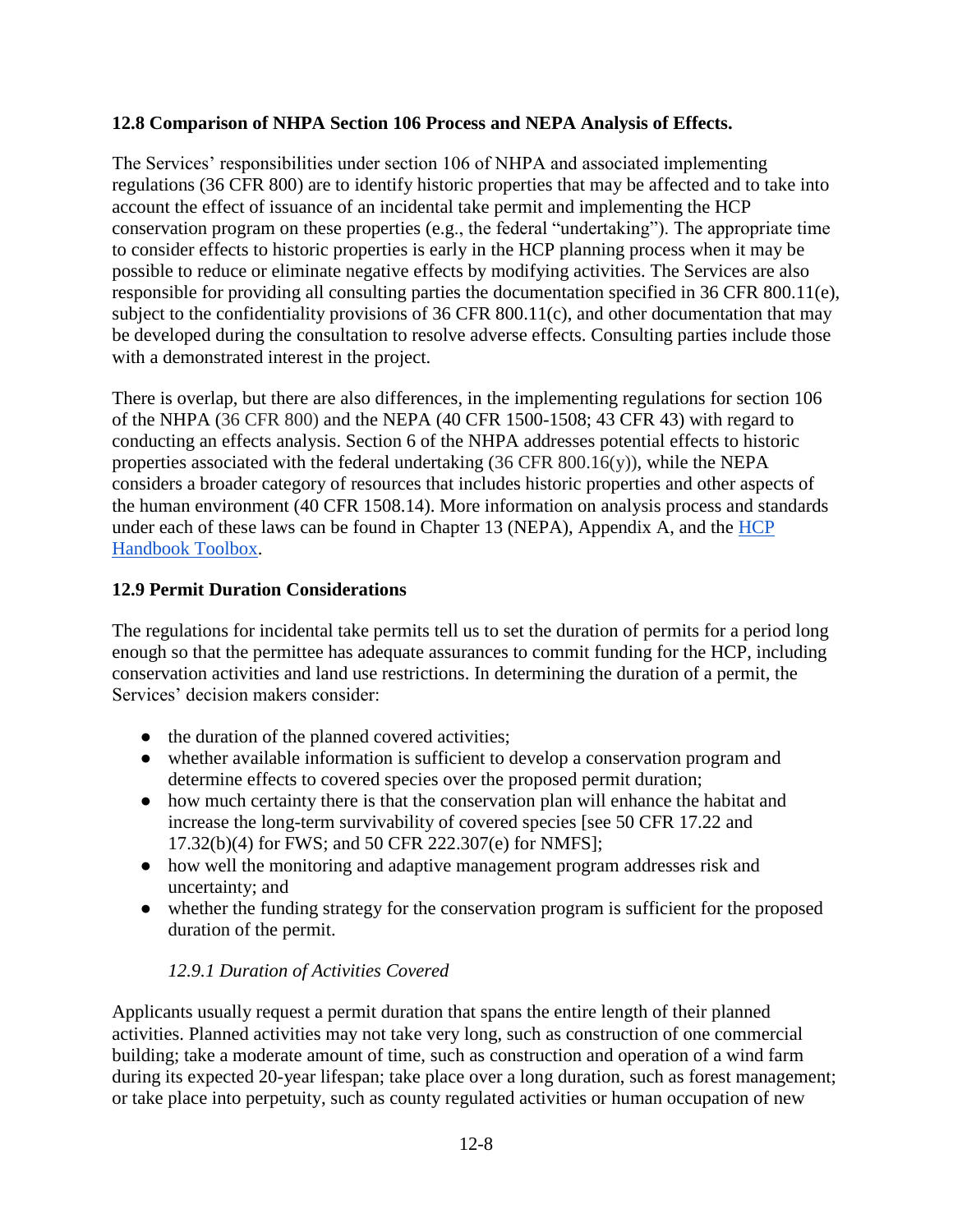homes in habitat that continues to be occupied by the covered species. Planned activities also include the time needed to complete mitigation, monitoring, adaptive management, other requirements or conditions, and meet goals and objectives of the conservation program. Because conservation benefits ideally occur prior to the take, conservation activities will either precede or, at a minimum, keep pace with other planned activities.

### *12.9.2 Determining if There is Enough Available Information*

Sufficient quantity and reliability of information is needed for all HCPs. In general, the longer the proposed permit duration, the more information is needed to be able to project take, analyze effects, and develop a conservation program for the duration of the permit. When analyzing the effects to covered species of implementing the HCP, we must do so in the context of other threats to the species, such as the effects of climate change, and anticipated environmental conditions over the duration of the permit. Because there is less certainty regarding predicting future conditions and effects of implementing the HCP over longer permit durations, highly reliable information and analysis is essential to adequately protecting covered species. Therefore, the amount and reliability of readily available information versus the time, money, and resources needed to gather additional information will be a factor in determining the appropriate permit duration. It is also important to consider the likelihood that the conservation measures will be effective, and the severity of species impacts if they are not effective. A long-term HCP with high certainty of effectiveness and low risk to the species may not justify a large investment in data development and analysis. We must discuss with the applicant whether it is more important to them to obtain a permit as soon as possible for a shorter duration, or whether they'd rather spend the time and money that may be needed to develop an HCP for a permit that lasts longer.

#### *12.9.3 The Extent to Which the Conservation Plan Will Enhance the Habitat and Increase the Long-Term Survivability of Covered Species*

The longer the proposed permit duration, the less certain we are likely to be about take levels, impacts of the taking, benefits of the conservation program, and the status of the covered species over the entire duration of the permit. We gain more certainty that we are adequately protecting covered species if the applicant can add conservation actions to ensure the species is adequately protected over the entire permit duration, especially if it's for a longer period. However, for species that are critically imperiled, there may be too much uncertainty regarding their future status to meet the permit issuance criteria for permits of long duration regardless of mitigation commitments.

### *12.9.4 How Well the Monitoring and Adaptive Management Program Addresses Uncertainty*

Longer permit durations require robust and scientifically sound monitoring and adaptive management provisions to address uncertainties that increase with the duration. Robust monitoring and adaptive management plans that must be developed with the applicant:

- identify uncertainties and the associated measurable parameters to be monitored;
- identify parameter thresholds or trends that indicate alternative actions are needed; and
- provide alternative actions to meet HCP conservation goals and objectives.